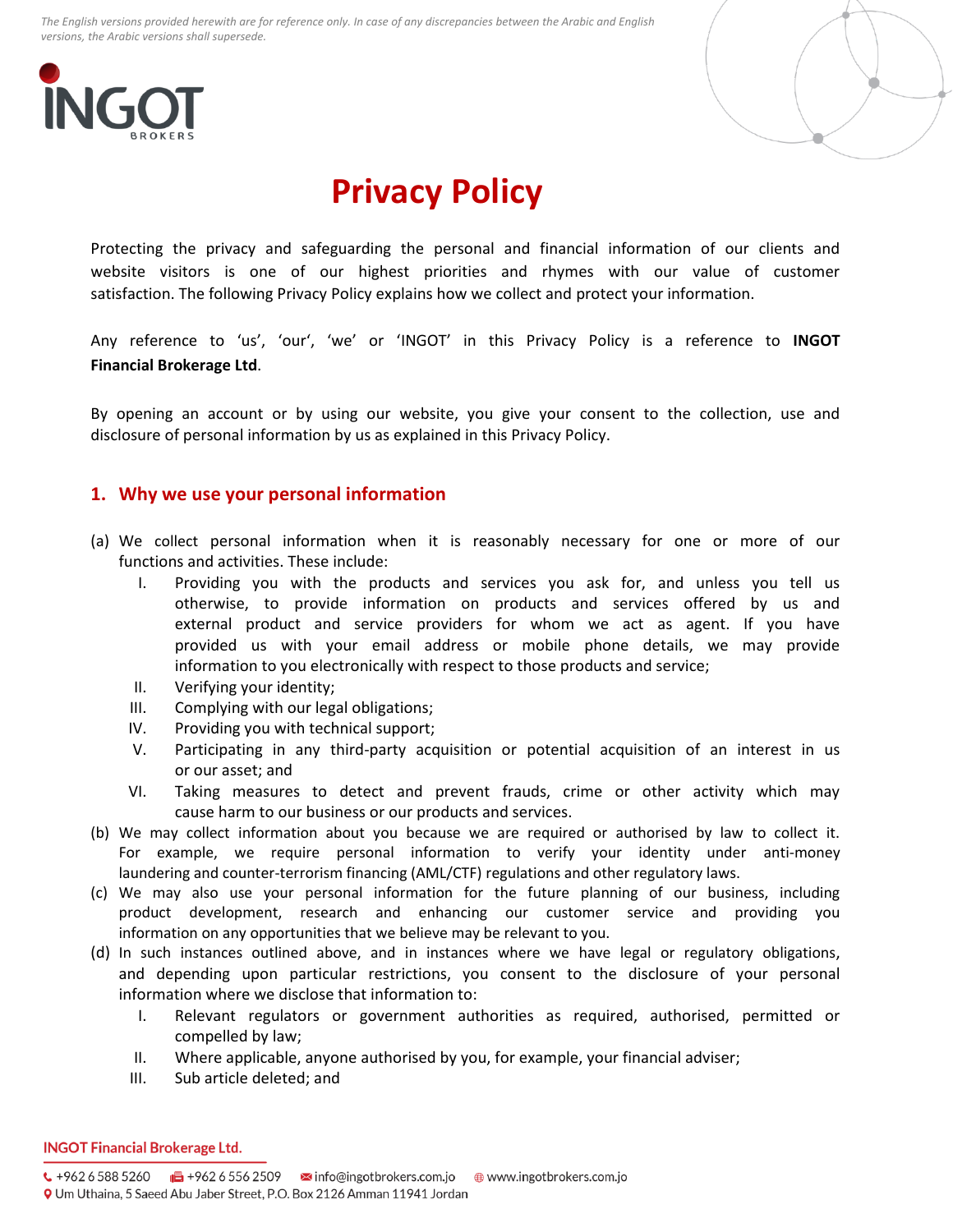

- IV. Third party service providers, including those who help facilitate or support our business, or develop new software to run our business more efficiently, these could include specialist advisers who have been contracted to provide us with administrative, IT, financial, regulatory, compliance, taxation, insurance, research or other services.
- (e) Where we share your personal information in the ways set out above, you acknowledge and understand that this may result in your personal information being sent outside of the Hashemite Kingdom of Jordan. Where this occurs, while we make reasonable attempts to protect the personal information that you share with us, you acknowledge that we may not be able to extract an undertaking from the overseas recipients that they will comply with privacy laws and the ability to enforce privacy laws or any other contractual privacy obligation in relation to any breach may be very limited. As such, we will not be accountable for any breaches of those laws by that overseas recipient.

Because privacy laws may not apply or be enforceable against some overseas recipients, we understand that you may choose not to disclose your personal information to us. However, if you choose not to provide the information, we may not be able to open your trading account or provide you with the product or service that you have requested.

## **2. The types of personal information we collect**

We only collect personal information that is reasonably necessary for one or more of our functions or activities. The types of personal information we collect and hold directly from you includes your name, residential and mailing address, telephone number, e-mail address, bank account details and other information which could be used to identify who you are, for us to provide our products and services to you, and to comply with anti-money laundering and counter-terrorism financing (AML/CTF) laws and regulations. We also collect demographic information, including date of birth, education and occupation. We also assess your trading experience, your approximate annual income and approximate net worth to assess your financial position.

## **3. How we collect and hold personal information**

- (a) We must collect your personal information only by lawful and fair means. Before and at the time of collecting personal information, we will obtain your consent for the purposes for which we intend to use and disclose your personal information.
- (b) Having provided consent, you are able to withdraw it at any time. To withdraw consent, please contact us. Please note we may not be able to provide you with our services if you provide incomplete or inaccurate information, or if you withdraw your consent to use this information.
- (c) We obtain most of the information directly from you through your application forms, telephone conversations and from maintaining records of information obtained in the course of ongoing customer service. We may also obtain information from other sources, including credit reference agencies, analytics providers, search information providers and through publicly available sources.
- (d) We may also obtain information about you through your use of our websites, apps or through the use of cookies on our websites.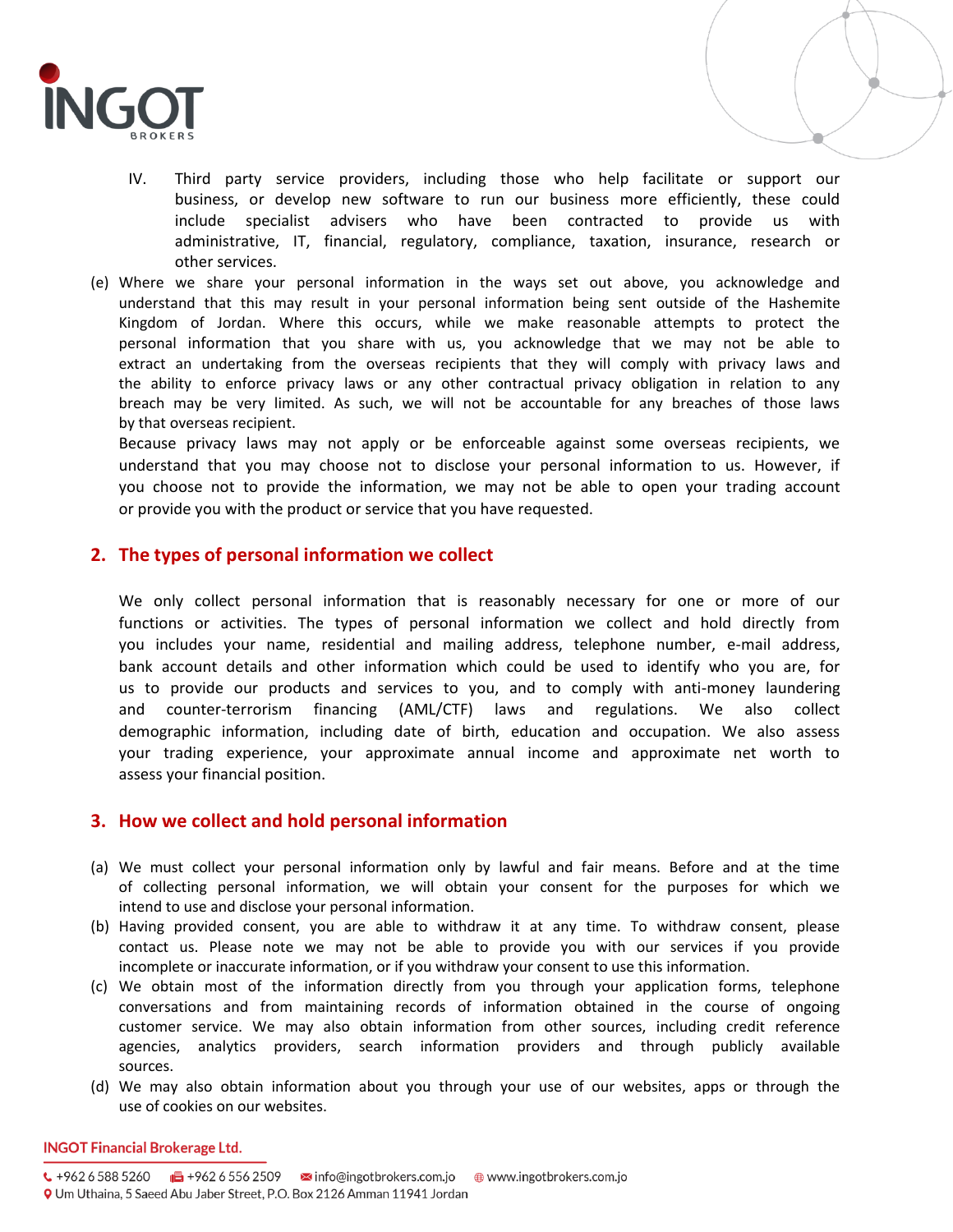

- (e) We may also ask for other information voluntarily, including through market research, surveys or special offers, so that we can improve our service or better cater to the wider needs of our current and future clients.
- (f) We may record communications that we have with you in relation to the services we provide to you and our relationship with you. These recordings may be in electronic format, by telephone, in person or otherwise and will be our sole property, constituting evidence of the communications between us. Such telephone conversations may be recorded without the use of a warning tone or other notice.
- (g) We will do all that we can to ensure that the personal information that we collect, use and disclose is accurate, up-to-date, complete and relevant.

#### **3.1 Dealing with unsolicited information**

- (a) If we receive personal information that is not solicited by us, we will only retain it, if we determine that it is reasonably necessary for one or more of our functions or activities, and that you have consented to the information being collected or given the absence of your consent that it was impracticable or unreasonable for us to obtain it under the circumstances.
- (b) If these conditions are not met, we will destroy or de-identify the information.

### **3.2 Aggregated data**

- (a) Aggregated data is general data about groups of people which does not identify anyone personally, for example the number of people in a particular industry that engage in derivative trading. We use aggregated data to:
	- I. help us to understand how you use our products and services and improve your experience with us; and
	- II. customise the way that we communicate with you about our products and services so that we can interact with you more effectively.
- (b) We may share aggregated data with our business or industry partners.

### **3.3 Article deleted.**

#### **3.4 Record keeping**

Please note under the AML/CTF regulations and policies, we are required to retain customer identification records and transaction records for at least five years after we have stopped providing our services to you.

## **Notifying you**

(a) When we receive personal information from you directly, we will take reasonable steps to notify you how and why we collected your information, who we may disclose it to and outline how you can access it, seek correction of it or make a complaint.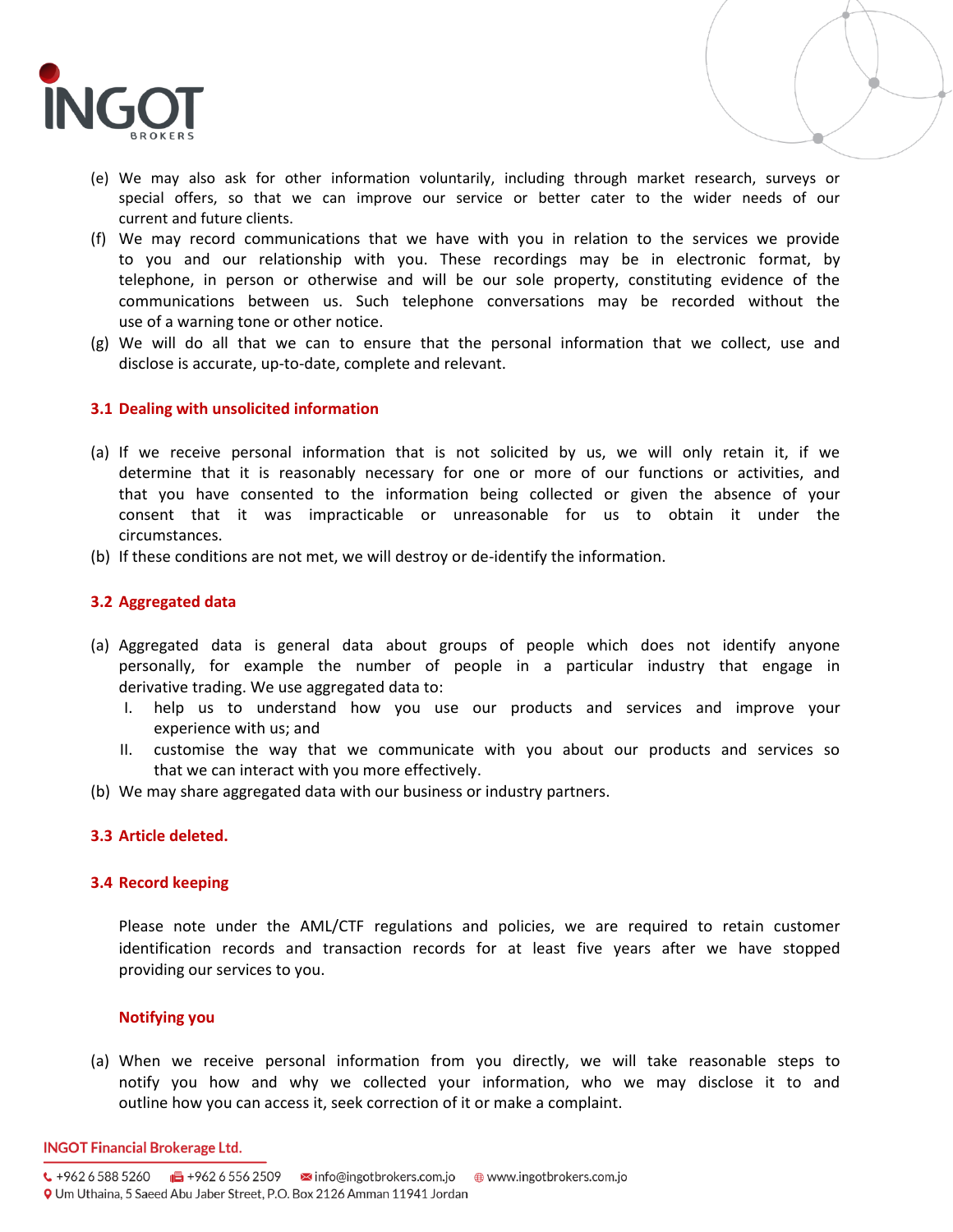

(b) Sometimes we collect your personal information from third parties. You may not be aware that we have done so. If we collect information that can be used to identify you, we will take reasonable steps to notify you of that collection.

#### **Who we may communicate with**

- (a) Depending on the product or service you have, the entities we exchange your information with include but are not limited to:
	- I. Broker and agents who refer your business to us;
	- II. affiliated product and service providers and external product and service providers for whom we act as agent, so that they may provide you with the product or service you seek or in which you have expressed an interest;
	- III. auditors we appoint to ensure the integrity of our operations;
	- IV. any person acting on your behalf, including your solicitor, settlement agent, accountant, executor, administrator, trustee, guardian or attorney;
	- V. your referee (to confirm details about you);
	- VI. if required or authorised to do so, regulatory bodies and government agencies;
	- VII. credit reporting agencies;
	- VIII. insurers, including proposed insurers and insurance reference agencies, where we are considering whether to accept a proposal of insurance from you and, if so, on what terms;
	- IX. other financial institutions and organisations at their request if you seek credit from them, so that they may assess whether to offer you credit;
	- X. investors, advisers, trustees and ratings agencies where credit facilities and receivables are pooled and sold (securitised);
	- XI. other organisations and associations who in conjunction with us provide products and services so that they may provide their products and services to you; and
	- XII. professional associations or organisations with whom we conduct an affinity relationship to verify your membership of those associations or organisations.
- (b) Our use or disclosure of personal information may not be limited to the examples above.
- (c) We may be required to disclose customer information by law e.g. under Court Orders or Statutory Notices pursuant to taxation or social security laws or under laws relating to sanctions, anti-money laundering or counter-terrorism financing.

### **3.5 Outsourcing**

- (a) We disclose personal information when we outsource certain functions, including bulk mailing, card and cheque book production, market research, direct marketing, statement production, debt recovery and information technology support. We also seek expert help from time to time to help us improve our systems, products and services.
- (b) We use banking agents, for example, local businesses, to help provide you with face-to-face banking services. These agents collect personal information on our behalf.
- (c) In all circumstances where personal information may become known to our contractors, agents and outsourced service providers, there are confidentiality arrangements in place.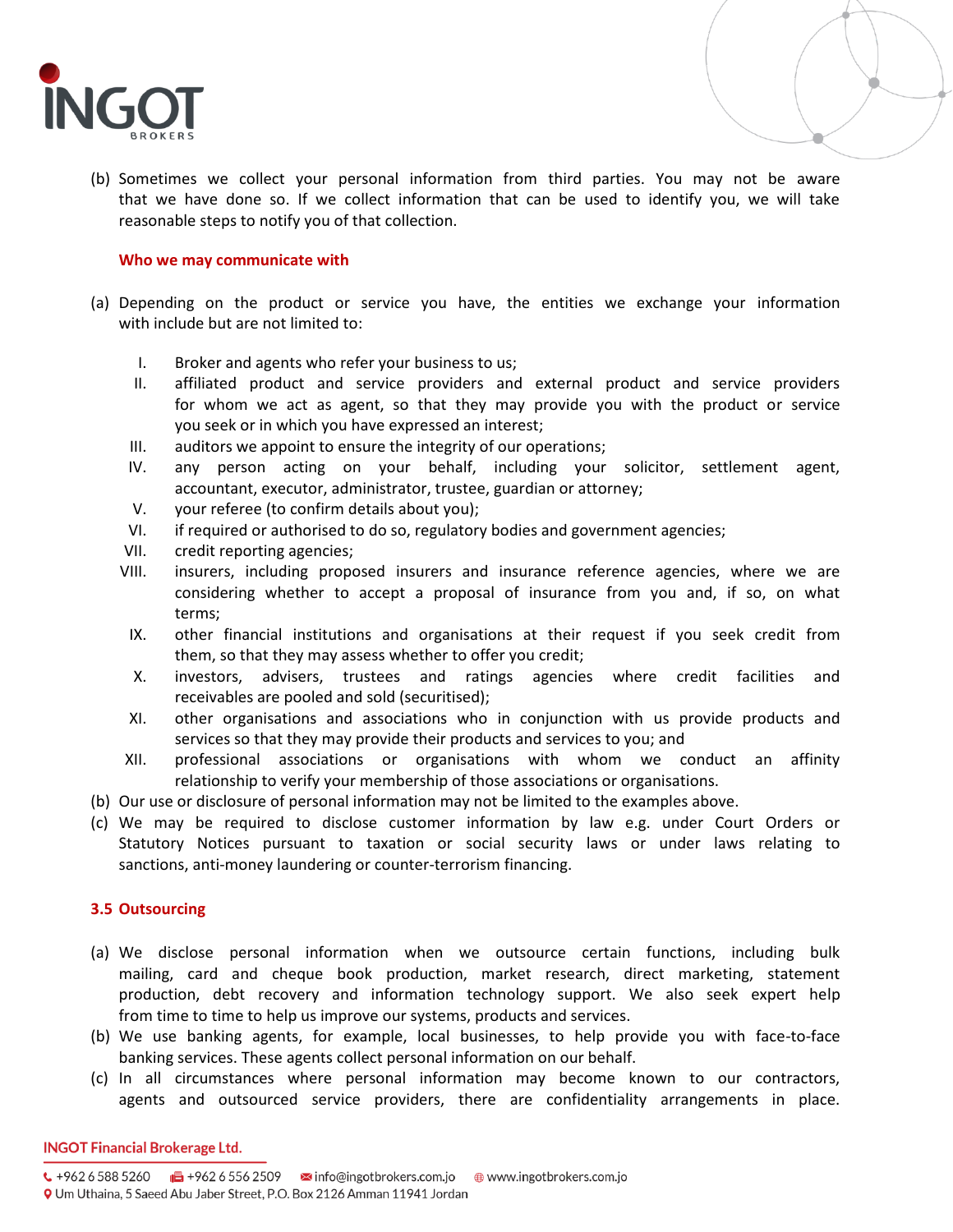

Contractors, agents and outsourced service providers are not able to use or disclose personal information for any purposes other than our own.

(d) We take our obligations to protect customer information very seriously; we make every effort to deal only with parties who share and demonstrate the same attitude.

## **4. Our affiliates and partners**

We may share information with affiliates if the information is required to provide the product or service you have requested or to provide you the opportunity to participate in the products or services our affiliates offer. We may also forge partnerships and alliances, which may include joint marketing agreements, with other companies who offer high-quality products and services that might be of value to our clients. In order to ensure that these products and services meet your needs and are delivered in a manner that is useful and relevant, we may share some information with partners, affiliates and alliances. This allows them to better understand the offers that are most relevant and useful. The use of your personal information is limited to the purposes identified in our relationship with the partner or affiliate.

We do not sell, license, lease or otherwise disclose your personal information to any third party for any reason, except as described in this Privacy Policy. We reserve the right to disclose your personal information to third parties where required by law to regulatory, law enforcement or other government authorities. We may also disclose your information as necessary to credit reporting or collection agencies, or when necessary to protect our rights or property.

To help us improve our services to you, we may engage another business (which may be located overseas) to help us to carry out certain internal functions such as account processing, fulfilment, client service, client satisfaction surveys or other data collection activities relevant to our business.

We may also provide a party with client information from our database to help us to analyse and identify client needs and notify clients of product and service offerings. Use of the information shared is strictly limited to the performance of the task we request and for no other purpose. All third parties with which we share personal information are required to protect personal information in a manner similar to the way we protect personal information.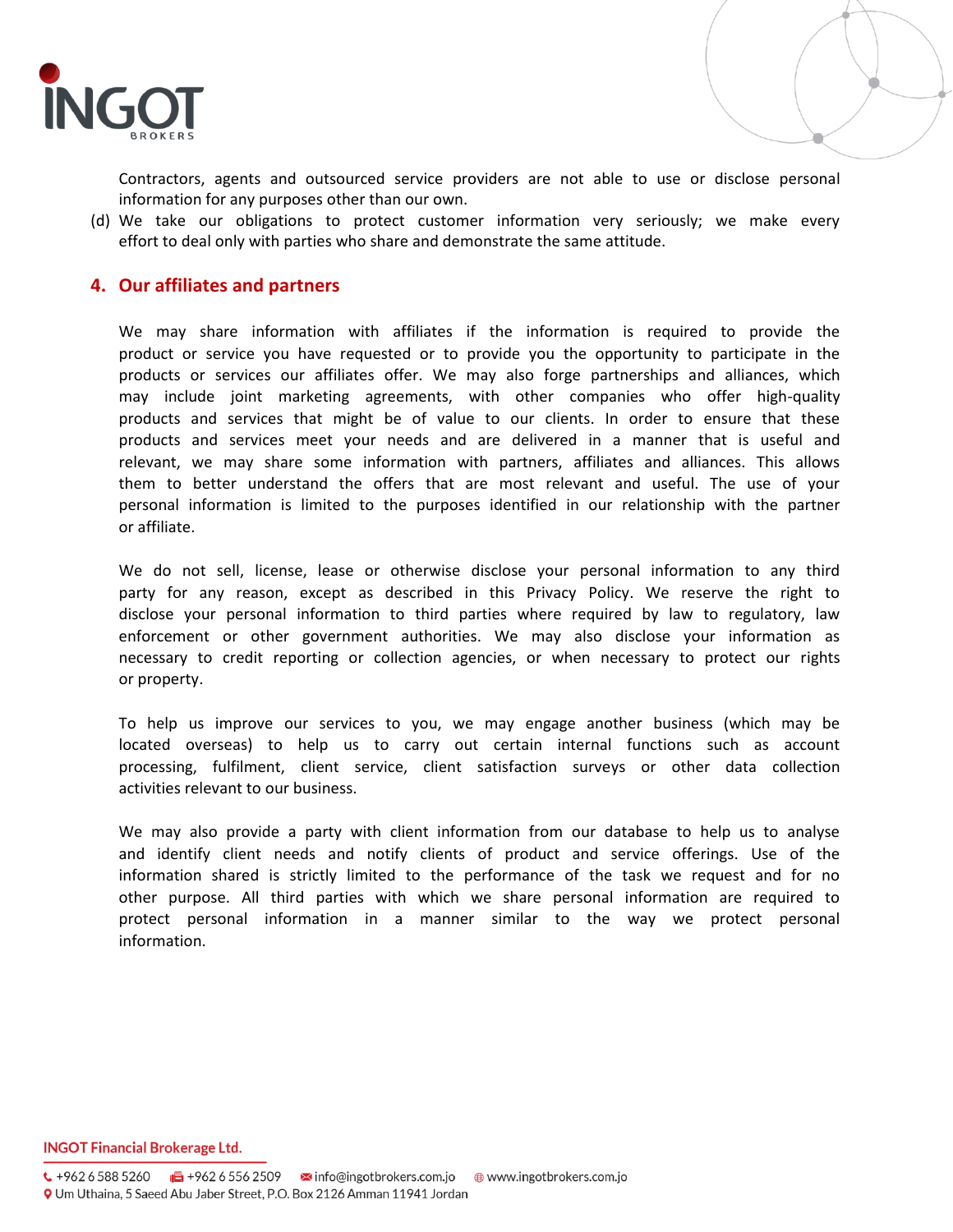



## **5. Your rights**

## **5.1 Access**

- (a) We will always give you access to your personal information unless there are certain legal reasons why we cannot do so. we do not have to provide you with access to your personal information if:
	- (i) We believe there is a threat to life or public safety;
	- (ii) there is an unreasonable impact on other individuals;
	- (iii) the request is frivolous;
	- (iv) the information wouldn't be ordinarily accessible because of legal proceedings;
	- (v) it would prejudice negotiations with you;
	- (vi) it would be unlawful;
	- (vii) it would jeopardise taking action against serious misconduct by you;
	- (viii)it would be likely to harm the activities of an enforcement body (e.g. the police); or
	- (ix) it would harm the confidentiality of our commercial information.
- (b) If we cannot provide your information in the way you have requested, we will tell you why in writing. If you have concerns, you can complain by contacting us on +962 6 588 5260 or you can send us an email t[o customerservice@INGOTBrokers.com.jo](mailto:customerservice@INGOTBroker.com.jo)

### **5.2 Correction**

- (a) If you believe that is something wrong with the information, for example if you think that the information we hold is inaccurate, out of date, incomplete, irrelevant or misleading, please update your details via the Traders' Hub or contact us via <mailto:customerservice@INGOTBrokers.com.jo> so we can update your details.
- (b) If we refuse to correct the personal information as requested by you, we will give you a written notice setting out the reasons for the refusal, the mechanisms available to complain and any other relevant information.
- (c) If you are worried that we have given incorrect information to others, you can ask us to tell them about the correction. We will correct this if we can or we will notify you if we are unable to change the details.
- (d) You can ask us to access your personal information that we hold by sending us an email to [customerservice@INGOTBrokers.com.jo](mailto:customerservice@INGOTBrokers.com.jo)
- (e) We will give you access to your information as soon as possible in the form you want it where it is reasonable and practical to do so. We will endeavour to comply with your request within fourteen (14) days of its receipt, but if that deadline cannot be met owing to exceptional circumstances, your request will be dealt with within thirty (30) days. To facilitate to provide access to you, please inform us of your needs.
- (f) We are required to help you ask for the information to be corrected if we cannot correct this for you. Accordingly, we may need to talk to third parties. However, the most efficient way for you to make a correction request is to send it to the organisation which you believe made the mistake.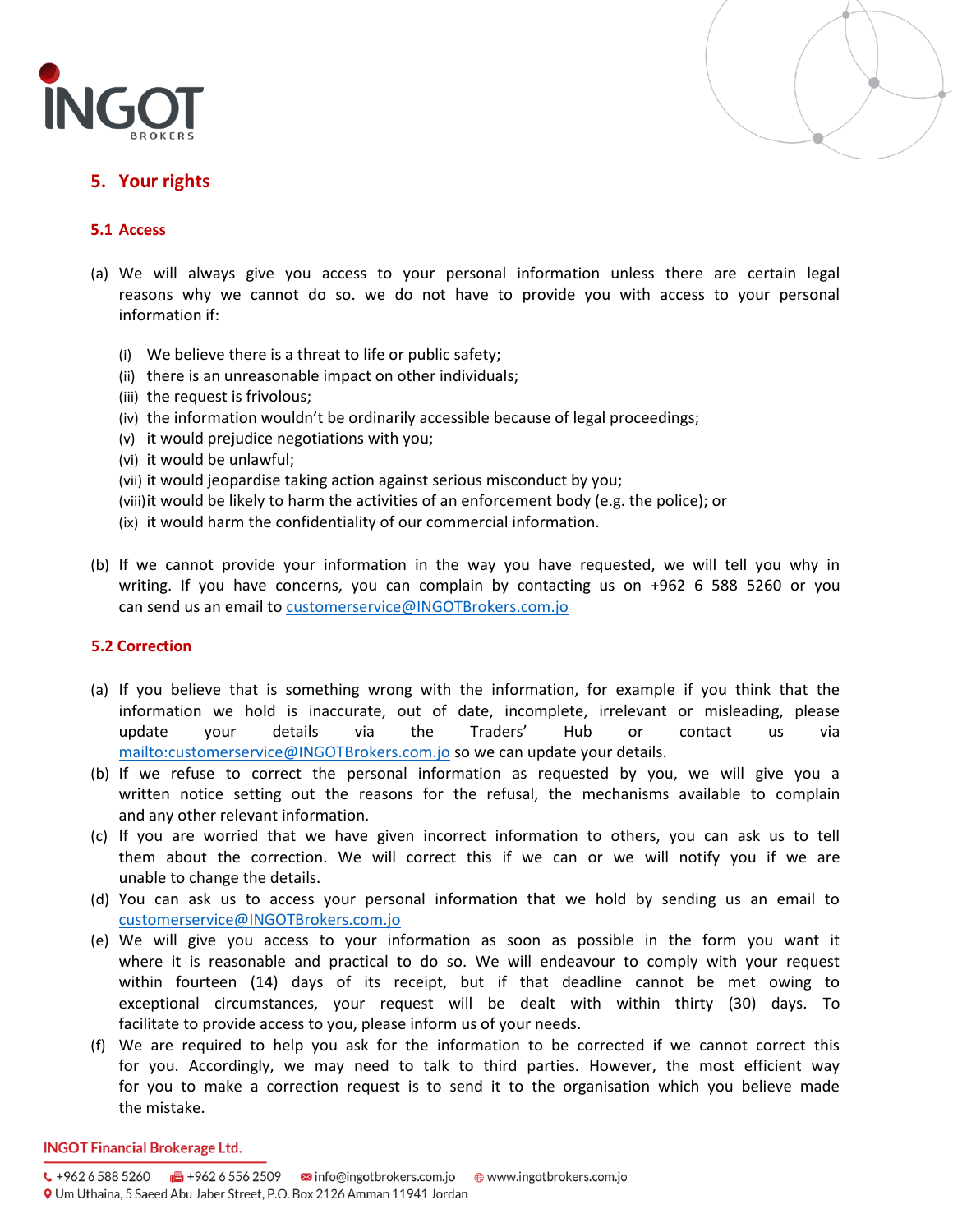

- (g) If we are able to correct the information, we will notify you within five (5) business days of deciding to do this. We will also notify the relevant third parties as well as any others you notify us about. If there are any instances where we cannot do this, then we will notify you in writing.
- (h) If we are unable to correct your information, we will explain why in writing within five (5) business days of making this decision.
- (i) If we agree to correct your information, we will do so within thirty (30) days from when you asked us, or a longer period as agreed between us and you.
- (j) If we are unable to make corrections within a thirty-day time frame or the agreed time frame, we must notify you of the delay, the reasons for it and when we expect to resolve the matter, ask you to agree in writing to give us more time.

#### **5.3 Request to erase your personal data**

You may request us to delete or remove personal data where there is no good reason for us to process it. Note, however, that 1) we may not always be able to comply with your request of erasure for specific legal reasons which will be notified to you, if applicable, at the time of your request; and 2) we may not be able to continue providing our services to you if you request for your personal data to be erased.

## **6 Integrity of your personal information**

### **6.1 Quality of your personal information**

- (a) We ensure that the personal information we collect and use or disclose is accurate, up to date, complete, and relevant.
- (b) Please contact us if any of the details you have provided to us change or if you believe that the information we have about you is not accurate or up to date.
- (c) We may also take steps to update personal information we hold, for example, an address, by collecting personal information from publicly available sources such as telephone directories or electoral rolls.

#### **6.2 Security of personal information**

- (a) We are committed to protecting any personal information we hold about you from misuse, interference, loss, unauthorised access, modification and disclosure.
- (b) For this purpose we have a range of practices and policies in place to provide a robust security environment. We ensure the on-going adequacy of these measures by regularly reviewing them.
- (c) Our security measures include, but are not limited to:
	- I. educating our staff as to their obligations with regard to your personal information;
	- II. requiring our staff to use passwords when accessing our systems;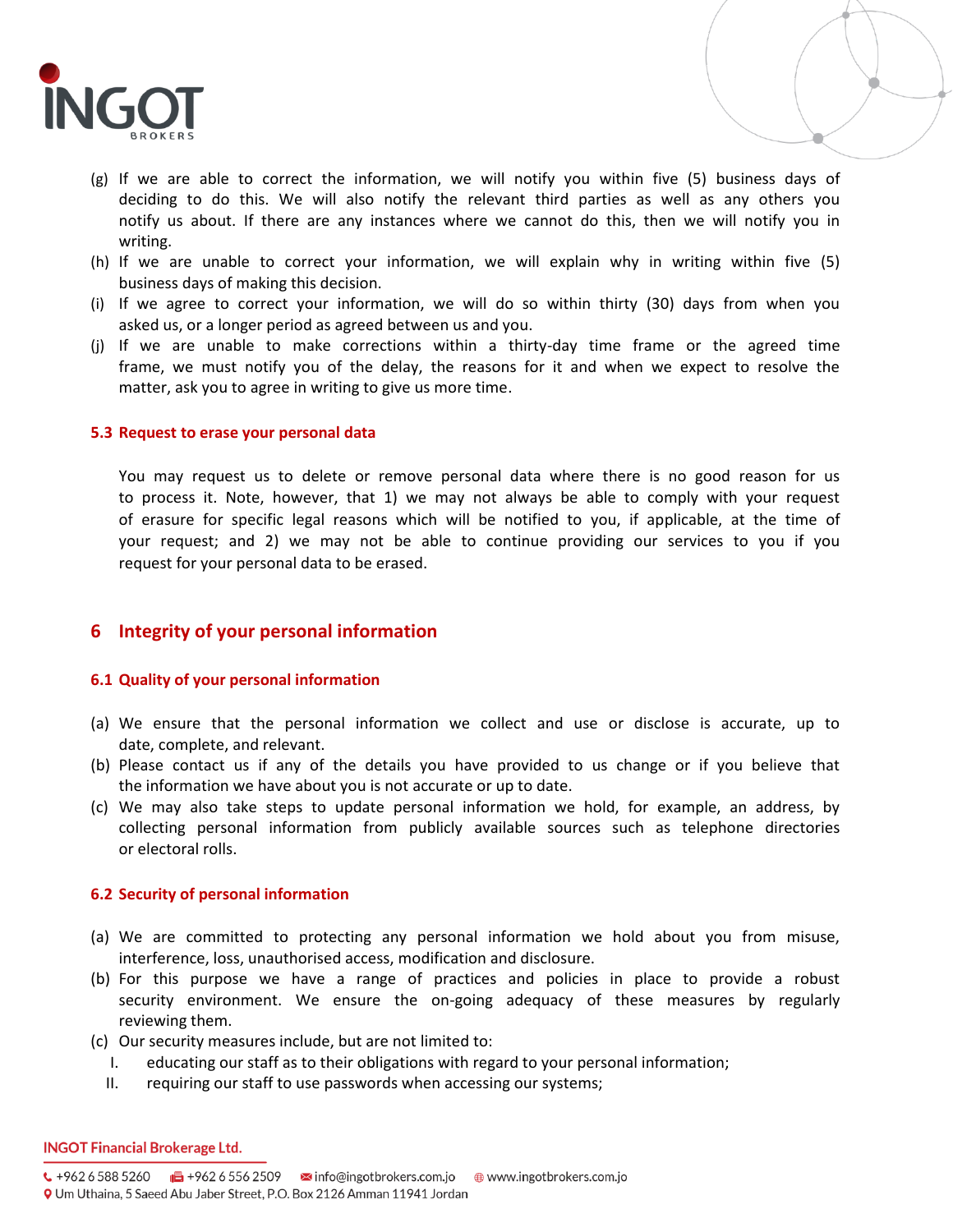

- III. encrypting data sent from your computer to our systems during Internet transactions and customer access codes transmitted across networks;
- IV. employing firewalls, intrusion detection systems and virus scanning tools to protect against unauthorised persons and viruses from entering our systems;
- V. using dedicated secure networks or encryption when we transmit electronic data for purposes of outsourcing;
- VI. providing secure storage for physical records; and
- VII. employing physical and electronic means such as alarms, cameras and guards (as required) to protect against unauthorised access to buildings.
- (d) Where information we hold is identified as no longer needed for any purpose we ensure it is effectively and securely destroyed, for example, by shredding or pulping in the case of paper records or by degaussing (de-magnetism of the medium using alternating electric currents) and other means in the case of electronic records and equipment.

## **7 Dealing with INGOT online**

Your account information is password protected and you must not divulge your password to anyone. To further protect your personal information, your log-in time will automatically expire after a certain period of inactivity. INGOT cannot guarantee or accept responsibility for the privacy practices or the content of websites to which we provide links.

## **8 Other countries**

- (a) You acknowledge that it may be necessary for your information to be transferred to organisations who provides a service to us outside of the Hashemite Kingdom of Jordan, and you consent to such transfer.
- (b) We may store your information in cloud or other types of networked or electronic storage. As electronic or networked storage can be accessed from various countries via an internet connection, it is not always practicable to know in which country your information may be held. If your information is stored in this way, disclosures may occur in countries other than those listed.
- (c) Overseas organisations may be required to disclose information we share with them under a foreign law. In those instances, we will not be responsible for that disclosure.
- (d) By using our services, you are consenting to the disclosure of your information as described in this Clause 8. However, you may withdraw consent at any time by contacting our office, however this may mean we may be unable to continue providing you with our services if you withdraw your consent.

## **9 Restriction of responsibility**

We are not responsible for the privacy policies or the content of sites we link to and have no control of the use or protection of information provided by you or collected by those sites. Whenever you elect to link to a co-branded website or to a linked website, you may be asked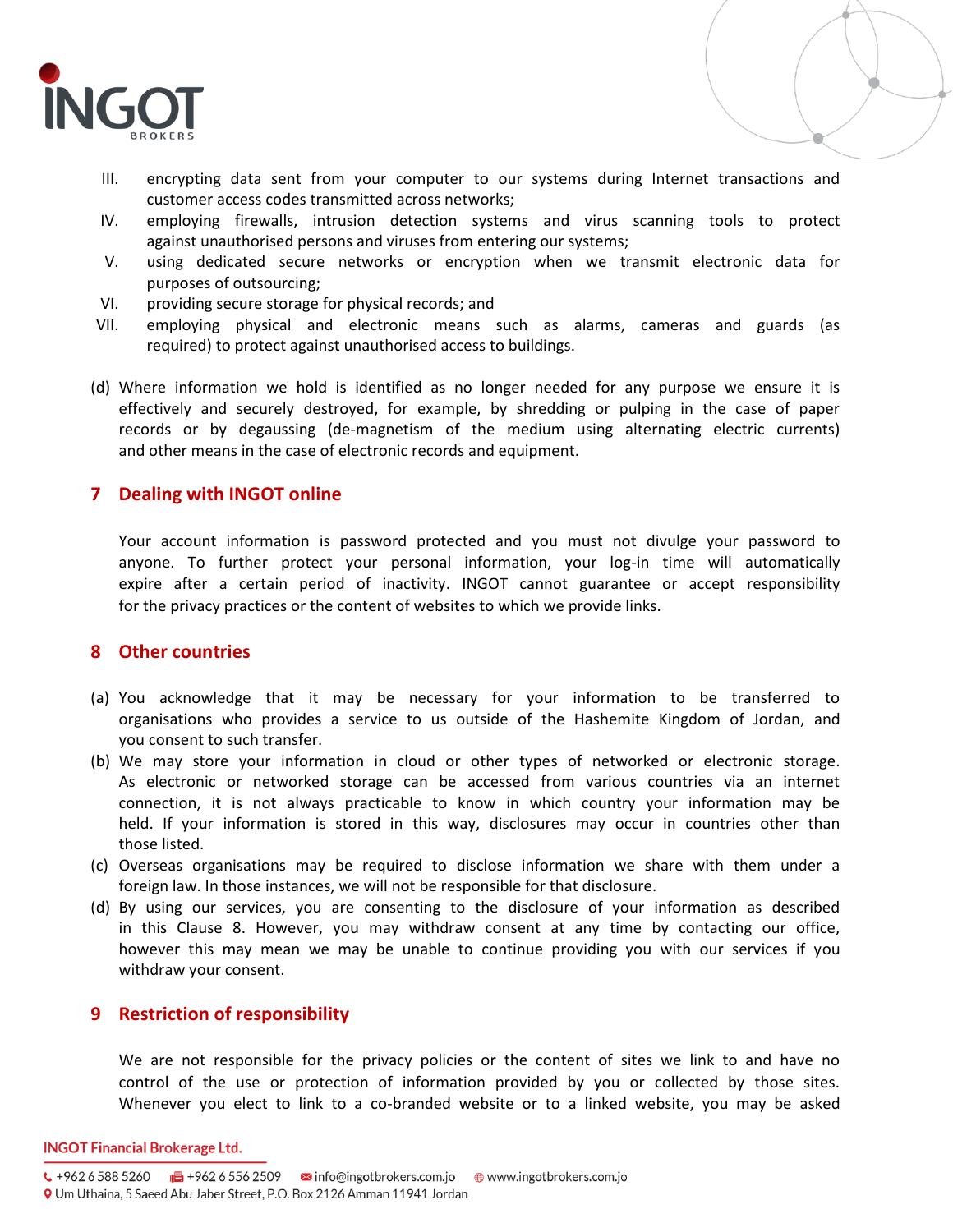

to provide registration or other information. If at any time you choose to purchase a product or service offered by another company, any personal information you share with that company will no longer be controlled under our Privacy Policy.

Please note that the information you are providing is going to a third party and you should familiarize yourself with the privacy policy provided by that third party.

## **10 Use of (cookies)**

We use cookies to assist us in securing your trading activities and to enhance the performance of our website. (Cookies are small text files sent from the Web server to your computer.) Cookies used by us do not contain any personal information nor do they contain account or password information. They merely allow the site to recognize that a page request comes from someone who has already logged on. We may share website usage information about visitors to the website with reputable advertising companies for targeting our Internet banner advertisements on this site and other sites. For this purpose, pixel tags (also called clear gifs or web beacons) may be used to note the pages you've visited. The information collected by the advertising company through the use of these pixel tags is not personally identifiable. To administer and improve our website, we may use a third party to track and analyse usage and statistical volume information, including page requests, form requests, and click paths. The third party may use cookies to track behaviour and may set cookies on behalf of us. These cookies do not contain any personally identifiable information.

## **11 Direct Marketing**

We may use your personal information to offer you products and services that we believe may interest you. You will be receiving emails from us; if you do not wish to receive marketing offers from us, you can let us know by emailing us at [customerservice@INGOTBrokers.com.jo](mailto:customerservice@INGOTBrokers.com.jo) We do not provide your personal information to other organizations for the purposes of direct marketing.

## **12 Government Identifiers**

- (a) Sometimes we may be required to collect government-related identifiers such as your tax file number.
- (b) We will not use or disclose this information unless we are authorized or required to do so by law or the use of the government-related identifier is reasonably necessary for us to verify your identity for the purposes of our business activities or functions.